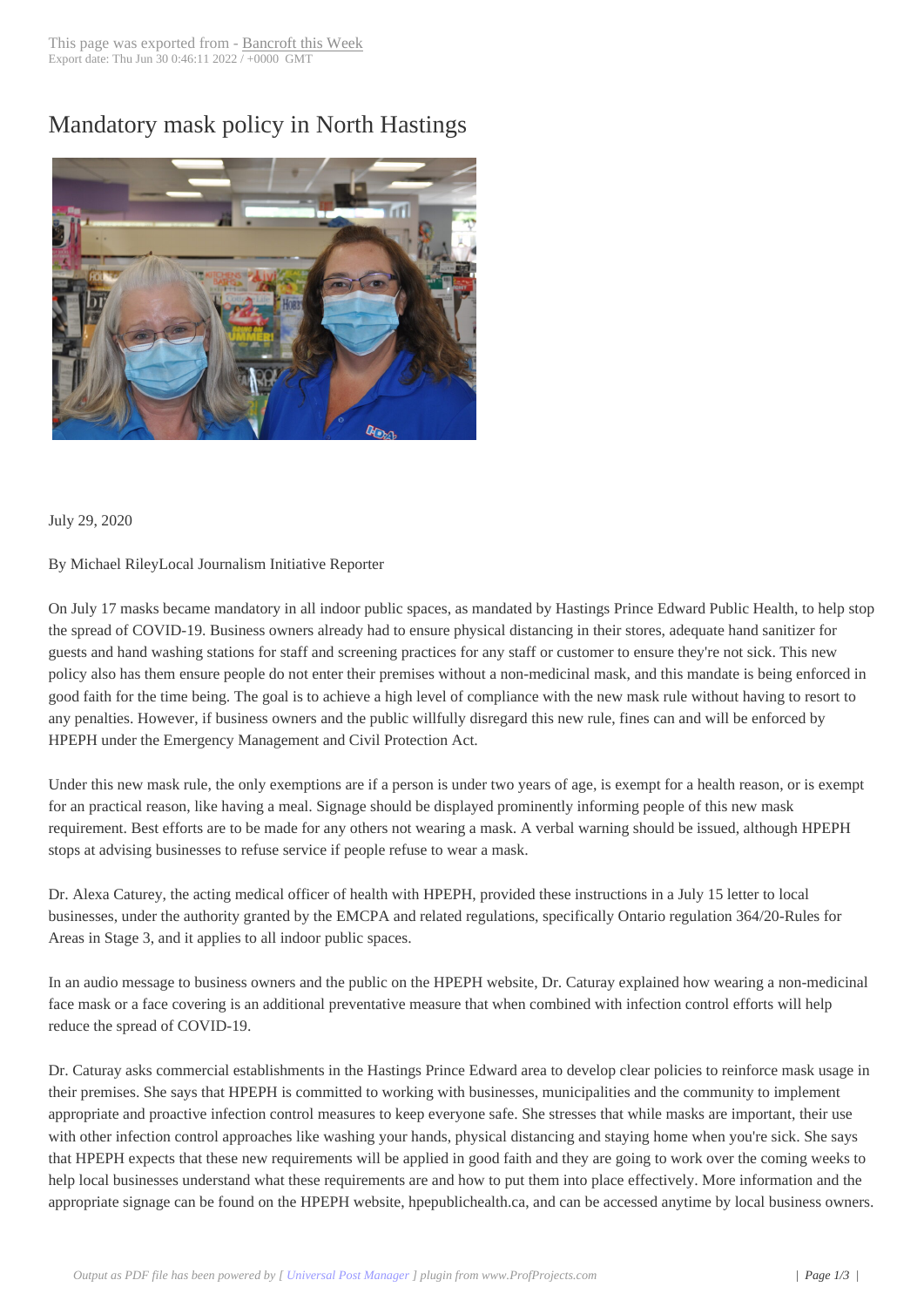Emily Tubbs is a communications specialist with HPEPH, and says they are continuing to work with municipalities and other partners to support commercial establishments and enclosed indoor public spaces as they implement the mandatory face mask requirements.

?We are also providing ongoing instruction and clarification to support these new requirements. In particular, as related to acceptable and safe removal of face coverings in certain settings, such as at the gym or at indoor dining establishments, to help businesses and public spaces as they work to ensure compliance with public health expectations,? she says.

Tubbs says most questions or concerns they've gotten from the public have been related to the exemptions from face coverings, for people who cannot wear one for medical reasons. She says HPEPH emphasizes that they understand not everyone can wear a mask and they do not expect that individuals need to provide proof or be turned away from a business. HPEPH continues to ask for the cooperation of establishments and community members to carry out these instructions with respect and kindness.

?While most feedback about mandatory face coverings has been supportive, this is just one of the five fundamental infection control methods we continue to encourage. We are continuing to encourage all local residents, employers, and employees to respect requirements for physical distancing, wash their hands and high touch surfaces frequently, stay home if they are ill and get tested if they are concerned about exposure. Together with community and health care partners, all residents must continue to be vigilant and continue to take steps to prevent the spread of COVID-19,? she says.

At the Thrift Warehouse in Bancroft, co-manager Mary Ellen Coghlan says that it's been going really well and that nobody has been adamant about not wearing a mask since July 17.

?There's some that do have health issues, but even in those cases, from what I've seen they try to cover up, with a face shield. They're very receptive to it for the most part. People complain about not being able to breathe properly but there's never an argument. We have the same routine; masks required, hand sanitizer at the door. We haven't had anybody who's really irate for the most part. People already know. There might be the odd person we have to remind, but people seem to be receiving it well. I think they realize now it's just a way of life. It's just the way it has to be in order for us to function at a reasonable level and stay safe and continue to open and be out and about,? she says.

If people do object to the masks, Coghlan tells them she's just following guidelines set out by public health, it's nothing personal, and that she and the store have to follow these rules. She says that they also offer gloves for people who may be loathe to touch products that may have been touched by other patrons., calling it an extra special safety measure that they take to keep people safe.

?For the most part, everybody has been a champ!? she says.Cathy Anstey is the manager at the IDA Drug Mart in town, and she says the mandatory mask rule has gone amazingly well.?We're having no problems. We remind them if they forget, they run out and get it or they buy one or we give them one here in the store. We offer them for 75 cents but we're not arguing with them either if they can't or don't want to pay,? she says.

Anstey says that her store sells masks in singles, in five packs, in 10 packs and in 50 packs, and can be had in cloth or disposable.?Nobody's made a fuss. One person said, no, that's okay, I'll come back later, but that's all. So that was it. Nothing, we haven't had any problems,? she says.

Sue Davis works at McCaskie TV and Stereo, and thinks it's going well and that people are being quite respectful of the new mask rule.?Certain stores you want to go in no matter what. The odd customer doesn't know how to wear them, but that's okay, we tell them. I had one customer refuse to wear one and say they were going to Peterborough, but they have mandated masks now too. Even when people come in without a mask, they're okay with getting one. And one time, a customer came in without one and didn't have one at all, and I had extras and gave him one, which he gratefully took and wore here in the store. It's going to make everything go back to normal at some point. My stress level went right down when they said everyone had to wear a mask. And my boss has always been adamant they want their employees protected and if people aren't going to be respectful, that's not acceptable.